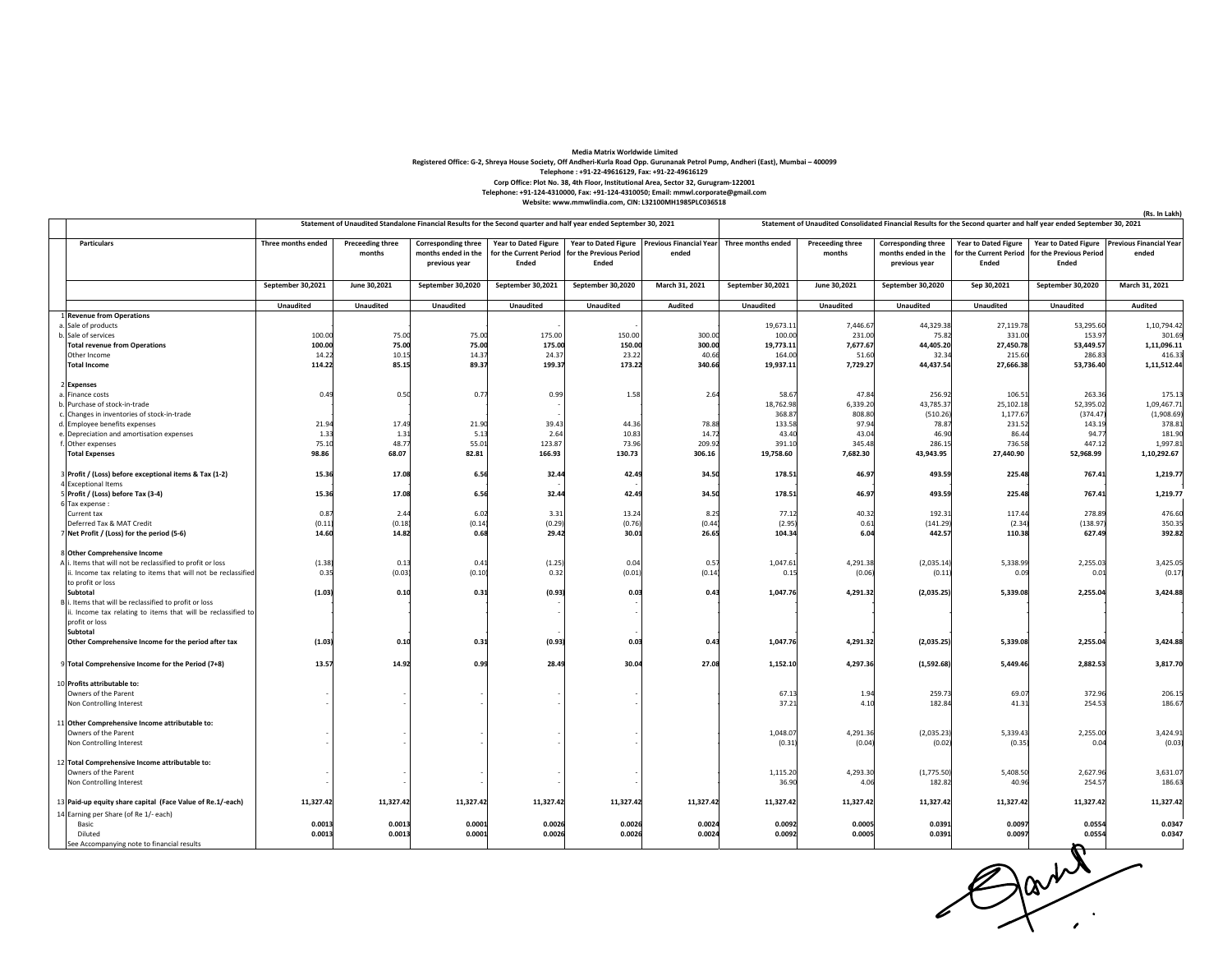## **Notes:**

- **1** The above Unaudited Standalone and Consolidated Financial Results for the second quarter and half year ended September 30, 2021 have been reviewed and recommended by the Audit Committee and approved by the Board of Directors of the Company at their respective meetings held on November 12, 2021.
- **2** The above Financial Results are in compliance with the Indian Accounting Standards (Ind AS) as prescribed under Section 133 of the Companies Act, 2013 read with Companies (Indian Accounting Standards) Rules, 2015 as am time to time .
- 3 The Company is registered with Reserve Bank of India (RBI) vide registration no. 13.01287 dated August 13, 1999 as an NBFC Company. The Company had applied for deregistration as NBFC, however, as per the extant guideline the Company shall continue as NBFC till the time it reduces its investment below 50% of total assets to qualify for deregistration and would continue to do compliances of NBFC as applicable.
- 4 The Consolidated Unaudited Financial Results for the second quarter and half year ended September 30, 2021 represents the result of the Company including its subsidiary companies, namely nexG Devices Private Ltd.(NDPL) a Matrix Enterprises Private Ltd.(MMEPL).
- 5 On Standalone and Consolidated basis, the Company is engaged in the business of "Digital Media and Electronic Items trading". Therefore, there is no separate reportable segments as per Ind AS- 108 "Operating Segment".
- 6 The Company conducts its operations along with its subsidiaries. The Consolidated Unaudited Financial Statements for the half year ended September 30, 2021 are prepared in accordance with the principles and procedures fo preparation and presentation of the consolidated accounts as set out in the IND AS 110 notified under Section 133 of the Companies Act, 2013 read with relevant rules issued thereunder. The financial statements of the paren and its subsidiaries for the half year ended September 30, 2021 have been combined on a line by line basis by adding together the book value of like items of assets, liabilities, income and expenses, after eliminating intr transactions and resulting unrealised gains/losses. The consolidated financial statement are prepared by applying uniform accounting policies.
- 7 During the first quarter, as a result of lock down in various parts of the Country, one of the subsidiaries Sales volumes for the quarter ended June 30, 2021 has been impacted. Though the liquidity position has been impa nature of short term and will not impact Company's ability to service its debts and other financial arrangements. Company's assets are safe and following up all adequate internal financial and operational controls. The Man evaluated the impact on its financial results and have made appropriate adjustments, wherever required on revenue, debtors and actuarial assumptions. In assessing the recoverability of its assets including receivables and the Company has considered internal and external information up to the date of approval of these financial results including economic forecasts. The above evaluations are based on scenario analysis carried out by the manag internal and external information available up to the date of approval of these results, which are subject to uncertainties that COVID‐19 outbreak might pose in future on economic recovery.
- 8 On June 21, 2021, advance for Purchase of Investment of Rs. 12,000 lakhs made by one of the subsidiary companies into Nexg Ventures India Private Limited has been converted into 12,000,000 Unsecured Zero Coupon Optionall Convertible Debentures at face value of Rs. 100/‐ each. Subsequently instruments amounting to Rs. 5,200 lakhs have been sold at par on July 13, 2021.
- 9 Other Comprehensive Income for the second quarter ended September 30, 2021 includes Rs. 1049.57 lakhs being income due to change in fair value of Investments held by one of the subsidiaries company. In accordance with In 'Financial Instruments', such investment has been classified as 'Financial assets measured at FVTOCI' and measured at fair value in consolidated financial results.
- **10** Previous period figures have been re‐grouped/ re‐classified wherever considered necessary to confirm to current period classification.

Date: NovemberPlace: Gurugram

 12, 2021 **For Media Matrix Worldwide Limited (Sandeep Jairath) Whole Time Director cum Chief Financial Officer DIN 05300460**

**By the order of the Board**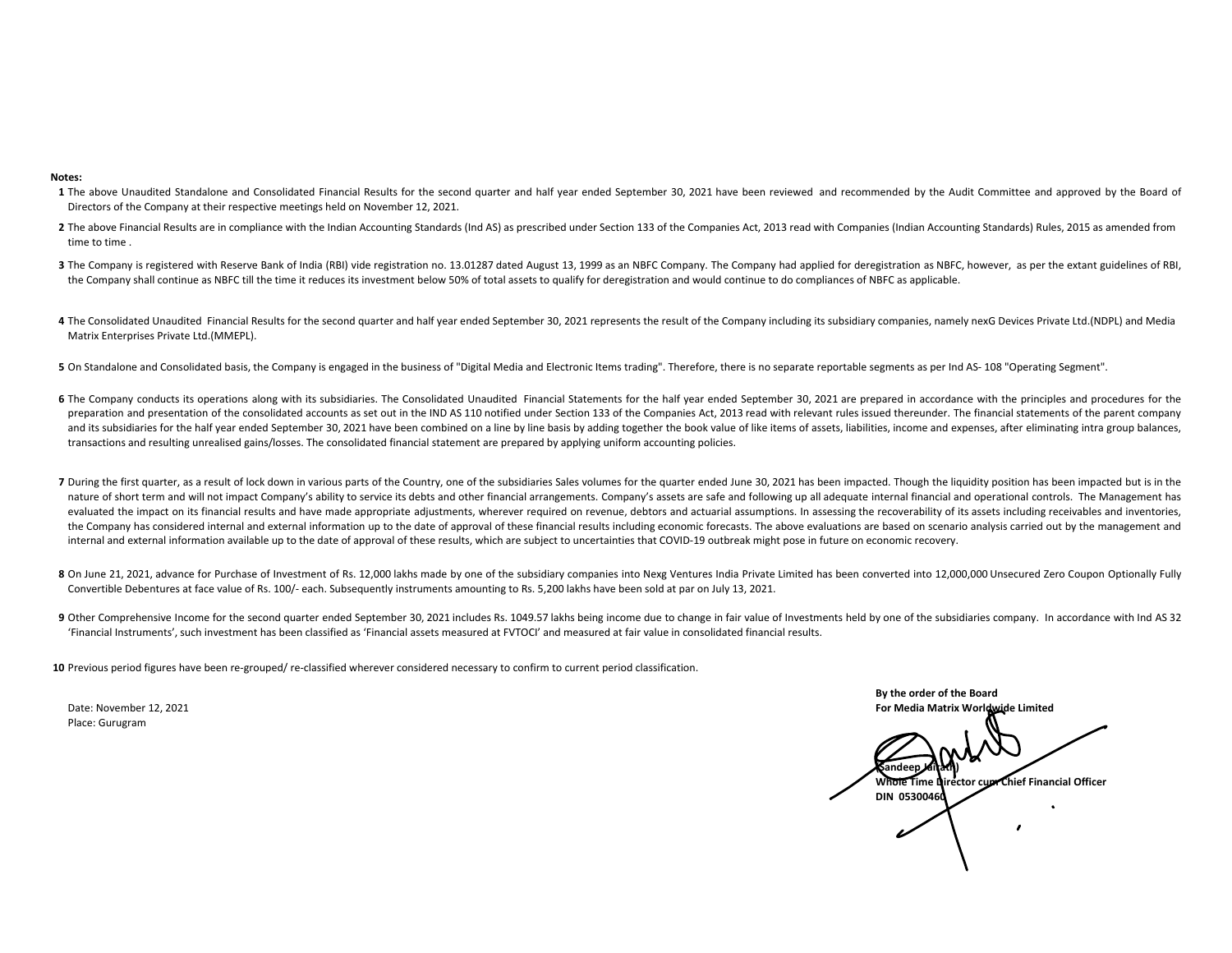## **Media Matrix Worldwide Limited**

**Statement of Assets and Liabilities as at September 30, 2021**

**(Rs. In Lakh) As at September 30, 2021 As at March 31, 2021 As at September 30, 2021 As at March 31, 2021 Unaudited Audited** *Audited Mudited Audited* **1. Financial Assets** 111.23 128.73 1,072.44 1,515.45 2.03 1.97 94.01 66.18  $\begin{array}{c|c|c|c|c} \hline 18.00 & & & & & \\ & -12.739.00 & & & & \\ \hline & 4.857.00 & & & & \\ \hline \end{array} \hspace{1cm} \begin{array}{c} 3,665.18 \\ 2,290.00 & & & \\ \hline \end{array}$  - - 4,857.00 2,290.00 14,587.36 14,556.36 15,891.12 14,556.36 15,891.12 158.36 15,891.12 158.56.36 4.82 2.08 628.16 12,525.68 Total Financial Assets 14,723.44 14,689.14 30,281.73 23,812.73  $-$  1,411.09 2,588.76 77.29 63.10 120.74 116.02 6.22 5.62 106.82 5.62 169.30  $1.27$  0.62 116.86 121.11 10.46 12.97 68.56 97.88  $-$  115.90 154.53  $-$  0.24 0.49 (h)Others Non Financial Assets<br>
Total Non-Financial Assets<br>
Total Non-Financial Assets<br>
106.74 108.45 4,187.25 4,408.47 **Total Non-Financial Assets** Total Assets 14,830.18 | 14,797.59 | 34,468.98 | 28,221.20 **LIABILITIES AND EQUITY LIABILITIES 1. Financial Liabilities** (a) Trade Payables  $-$  51.10  $-$  51.10 8.34 32.04 18,084.13 17,409.24  $-$  1,654.40  $-$  1,669.90 11.00 13.00 73.01 101.52 122.44 39.47 718.44 441.28 Total Financial Liabilities **141.78** 135.61 20,529.98 19,673.04 **2. Non‐Financial Liabilities** 19.22 16.77 34.81 26.95 2.76 7.27 115.99 151.48 Total Non-Financial Liabilities 21.98 24.04 150.80 178.43 **3. Equity** 11,327.42 11,327.42 11,327.42 11,327.42 3,339.00 3,310.52 1,760.67 (3,616.84) **Equity attributable to owners of the parent** 14,666.42 14,666.42 14,637.94 13,088.09 7,710.58 (c) Non Controlling Interest 659.15 Total Equity 14,666.42 14,637.94 13,788.20 8,369.73 Total Liabilities and Equity the same contract of the contract of the contract of the contract of the contract of the contract of the contract of the contract of the contract of the contract of the contract of the contract **Standalone Consolidated ASSETS** (a) Cash and Cash Equivalents (b) Bank Balances other than (a) above (c) Receivables **Particulars** (f) Goodwill on consolidation i. Trade Receivables (d) Loans (e) Investments (f) Others Financial Assets **2. Non‐Financial Assets** (b) Current Tax Assets (Net) (c) Deferred Tax Assets (Net) (d) Property, Plant and Equipment (e) Right-of-Use Assets (a) Inventories (b) Other Equity (g) Other Intangible Assets i. Total outstanding dues of micro enterprises and small enterprises ; and ii. Total outstanding dues of creditors other than micro enterprises and small enterprises. (b) Borrowings (other than Debt Securities) (c) Lease Liabilities (d) Other Financial Liabilities (a) Provisions (b) Other Non Financial Liabilities (a) Equity Share Capital